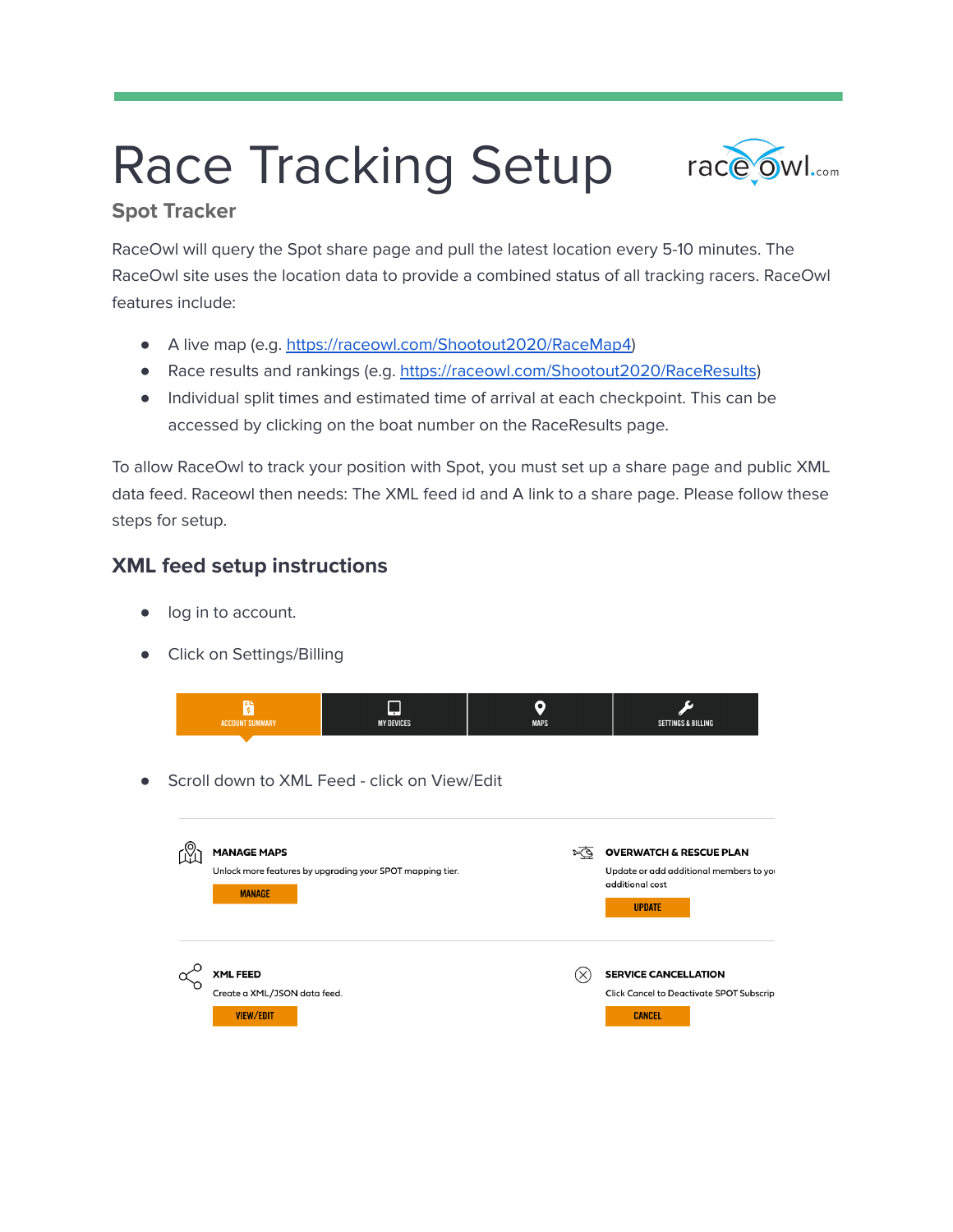● If a feed has not been created yet, open "Create XML Feed".

| <b>XML Feed</b>                                                                                                                                   | CREATE XML FEED | CANCEL |
|---------------------------------------------------------------------------------------------------------------------------------------------------|-----------------|--------|
| The Share Pages have been moved to the new SPOT Mapping platform. To create a Share Page, please click on the Maps tab<br>at the top of the page. |                 |        |

● Create your feed. Select your spot device and make sure the feed is "Public"

| <b>Create XML Feed</b>                         |                                                                                                                                                                                                                                                                                   |
|------------------------------------------------|-----------------------------------------------------------------------------------------------------------------------------------------------------------------------------------------------------------------------------------------------------------------------------------|
| XML Feed Name*                                 |                                                                                                                                                                                                                                                                                   |
| Devices *                                      | Select All<br>$\overline{\phantom{a}}$ SPOT3<br>Pick your device<br>$\overline{\phantom{a}}$                                                                                                                                                                                      |
| <b>Location Messages to</b><br>Share*          | Select All<br>Check In<br>Custom<br>$\blacksquare$ Help<br>New Movement<br>Power Off<br>Status<br>$\blacksquare$ Stop<br><b>Track</b><br>Unlimited Track<br>Extreme Track                                                                                                         |
| <b>Share GPS Locations from</b><br>the Last: * | 7-days (recommended)                                                                                                                                                                                                                                                              |
| Share Message Detail: *                        | $\bullet$ Yes<br>No                                                                                                                                                                                                                                                               |
| Security:*                                     | Make XML page public < This has to be public<br>$\bigcap$ basic securities in the second second second second second second second second second second second second second second second second second second second second second second second second second second second se |

● Once your XML feed is created, then you may click 'view details' to see your XML feed string

| <b>XML Feed</b><br>at the top of the page.          |                                  | The Share Pages have been moved to the new SPOT Mapping platform. To create a Share Page, please click on the Maps tob- |                                                             |      | <b>CREATE XML FEED</b> | <b>CANCEL</b>  |
|-----------------------------------------------------|----------------------------------|-------------------------------------------------------------------------------------------------------------------------|-------------------------------------------------------------|------|------------------------|----------------|
|                                                     | <b>XML Feed</b>                  |                                                                                                                         | Active<br>Deactivate                                        | Edit | Delete                 | View Details < |
| Your XML Feed ID:<br><b>Selected Message Types:</b> |                                  | RaceOwl needs this string to track you                                                                                  |                                                             |      |                        |                |
| <b>Check In</b><br>Help<br>Trock                    | Custom<br><b>Unlimited Track</b> |                                                                                                                         | <b>Public/Private: Public</b><br><b>Massage Datail: Yes</b> |      | This has to be public  |                |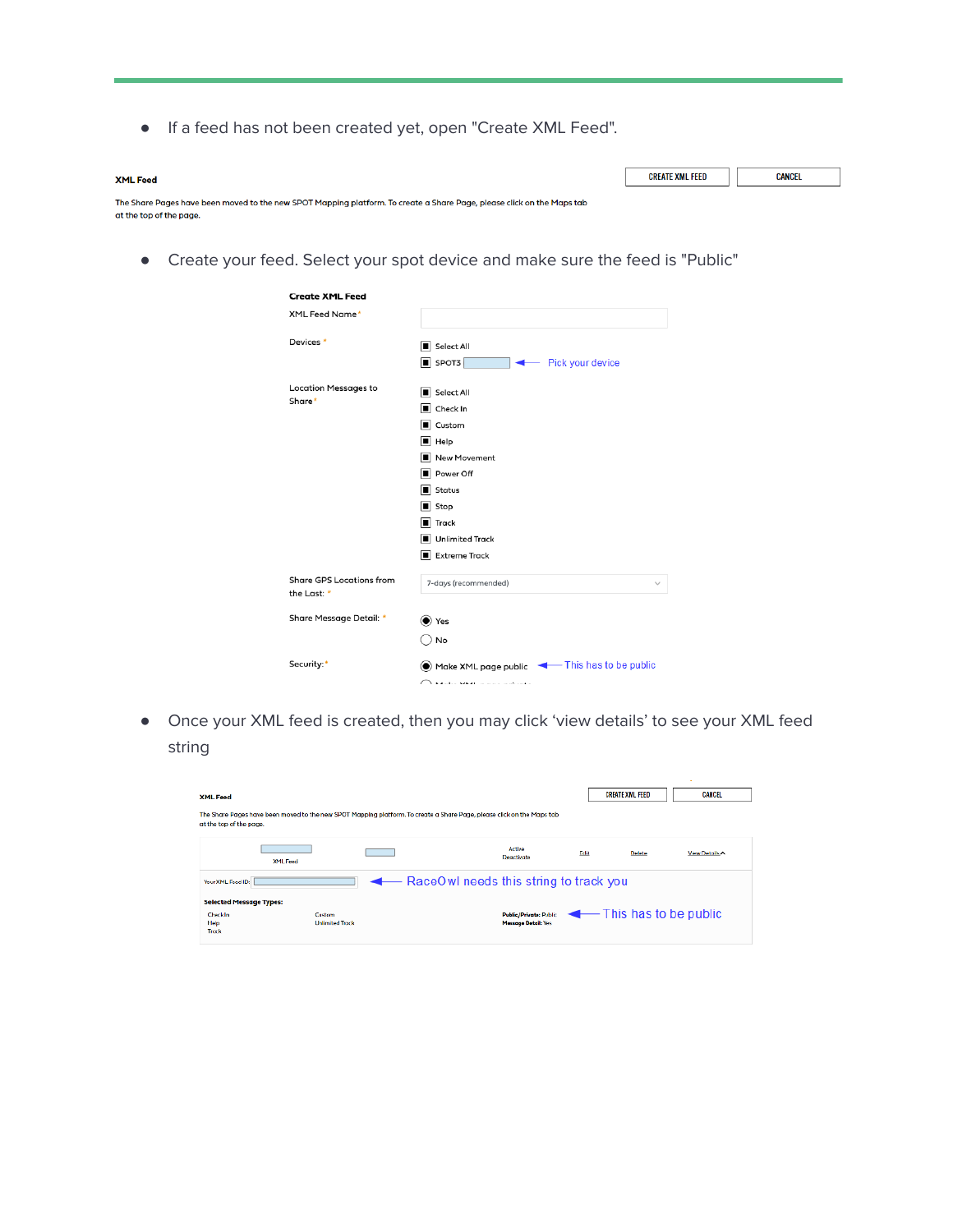# **Shared view setup instructions**

● Click on the Maps tab



● From the top menu bar of Maps (3 bars on the left side), select manage.



● Choose Manage Overview which opens a large menu of options. Choose Share Views - Create New

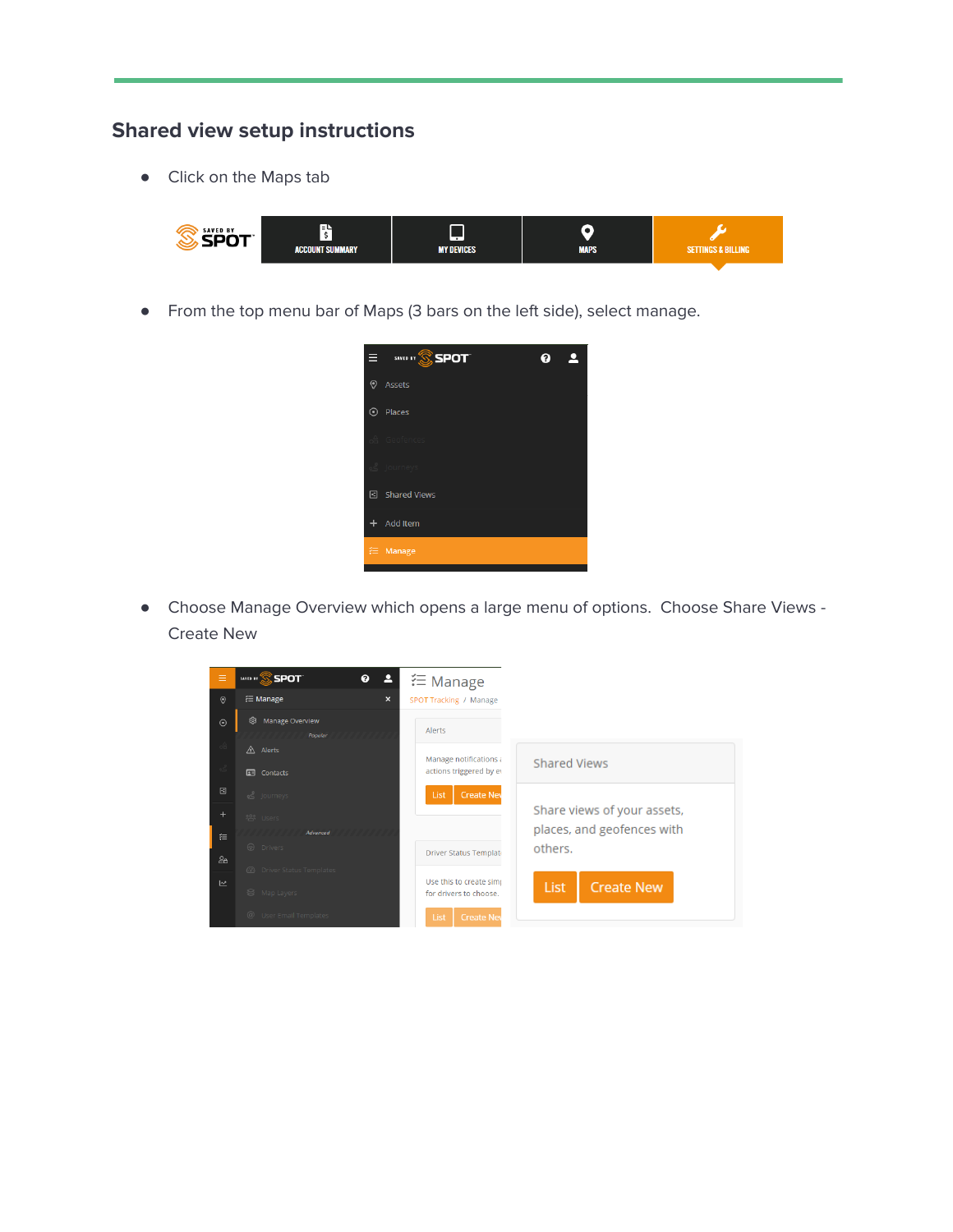● Name and describe the view. Confirm it is "public"

| Ξ       | $\cdots$ $\mathbb{S}$ spot<br>0 <sub>2</sub> | 데 Add Shared View<br>SPOT Tracking / Manage / Shared Views / Add Shared View |                |                                                  |
|---------|----------------------------------------------|------------------------------------------------------------------------------|----------------|--------------------------------------------------|
| $\odot$ | 注 Manage<br>$\pmb{\times}$                   |                                                                              |                |                                                  |
| $\odot$ | S Manage Overview<br>Persian                 | <b><i>O</i></b> Details                                                      |                |                                                  |
|         | A Alerts                                     | Name                                                                         |                |                                                  |
|         | <b>EB</b> Contacts                           |                                                                              | Name your view |                                                  |
| $\circ$ | of Jaumeys                                   | Description <sup>O</sup>                                                     |                |                                                  |
| ÷       | <b>RSN</b> Litters                           | <b>XXXX</b>                                                                  |                |                                                  |
| 挂       | Advanced<br>77777<br>@ Drivers               |                                                                              |                |                                                  |
| 2a      | <b>B</b> Driver Status Templates             | Se Access Controls                                                           |                |                                                  |
| ピ       | <b>B</b> Map Layers                          |                                                                              |                |                                                  |
|         | <sup>@</sup> User Email Templates            | Status <sup>6</sup><br>C Enabled<br>C Disabled                               |                | <b>Expiration Date O</b><br>O Never<br>○ Expires |
|         |                                              | Availability <sup>O</sup><br><b>O</b> Public<br>C Private                    | Must be public | Date Range of Data @<br>O All-time<br>○ Custom   |
|         |                                              |                                                                              |                | Two-Way Messaging @<br>○ Enabled<br>O Disabled   |

● Under Settings, choose Assets and select your device. Then click on Create Shared View

| Preferences | Assets      | Groups | Geofences | Places | <b>Drivers</b> |
|-------------|-------------|--------|-----------|--------|----------------|
| Assets      |             |        |           |        |                |
| Search      |             |        |           |        |                |
| select all  | select none |        |           |        |                |
| V           |             |        |           |        |                |
|             |             |        |           |        |                |

● Click on the link icon to copy the share page URL link - RaceOwl needs this link for the share page.

|            | Expiration Date Availability Created On |        |                                            | Updated On |                                         | Operations |   |
|------------|-----------------------------------------|--------|--------------------------------------------|------------|-----------------------------------------|------------|---|
| Spot gen 3 | Never                                   | Public | 4/29/2022 12:32:59 PM 4/29/2022 2:39:19 PM |            | $\circ$ $\circ$ $\circ$ $\circ$ $\circ$ |            | 血 |

#### **Findmespot reference links**

Here are a couple of reference links that may also help:

- 1. [https://www.findmespot.com/en-ca/support/spot-connect/get-help/messaging/how-do-i-cr](https://www.findmespot.com/en-ca/support/spot-connect/get-help/messaging/how-do-i-create-a-share-page) [eate-a-share-page](https://www.findmespot.com/en-ca/support/spot-connect/get-help/messaging/how-do-i-create-a-share-page)
- 2. <https://www.findmespot.com/en-us/support/spot-x/get-help/general/spot-api-support>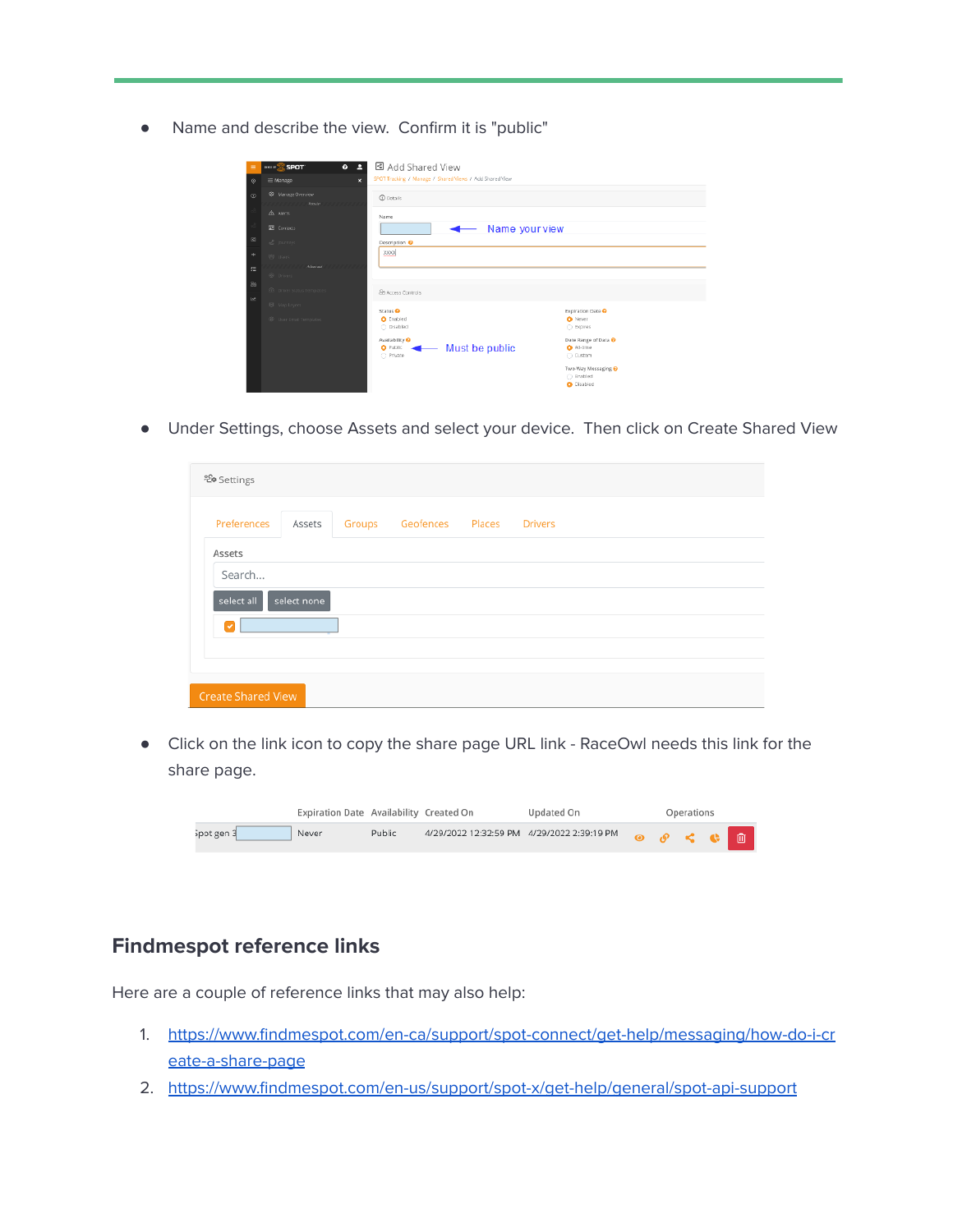# **Setup in RaceOwl**

# **Data entry**

|                                                                                         | A Not secure   raceowl.com/Home/TrackerEntry<br>$\rightarrow$<br>C<br>$\leftarrow$                                     | $\overline{a}$                                                                                           |
|-----------------------------------------------------------------------------------------|------------------------------------------------------------------------------------------------------------------------|----------------------------------------------------------------------------------------------------------|
|                                                                                         | race owl<br><b>HOME</b>                                                                                                | Log in<br><b>TracerEntry is found</b><br><b>RACE FINDER</b><br><b>TOOLS</b><br>$\sim$<br>under the Tools |
| Make sure you<br>select the correct<br>race                                             | <b>Tracker Data</b><br>Select Event: 2020 MR340<br>$\checkmark$<br>last 4 digits of your race-registered phone<br>1234 | Copy and paste your<br>XML feed here                                                                     |
| A small amount of security to<br>make sure not just anyone can<br>change these settings | <b>BoatNumber</b><br>6116                                                                                              |                                                                                                          |
|                                                                                         | SpotTracker XML feed ID (aka glid) (example: 0E4qgefr1ggdDg1g3xE1e6iqqh1Vvldj7)<br>0qoz6aC6LFojsGibeCXPeQvyRGy         |                                                                                                          |
|                                                                                         | SpotTrackerShare (example: https://maps.findmespot.com/s/MYSHARENAME)<br>https://maps.findmespot.com/s/MY9             |                                                                                                          |
|                                                                                         | InReach KML Data Feed (example: https://us0-share.inreach.garmin.com/feed/Share                                        | Copy and paste your<br>Share page link here                                                              |
|                                                                                         | <b>Update Tracker Information</b>                                                                                      |                                                                                                          |

- Goto <http://raceowl.com/Home/TrackerEntry>
- Select your Race Event
- Enter your last 4 digits of any phone number that your registered for the race with
- Enter your Racer ID (aka bib number or boat number)
- Copy and paste your XML feed
- Copy and past your shared map page link
- Press Update Tracker Information

#### **Verification**

- Turn on your tracking device and send a location
- Check the RaceOwl map to verify you see your boat (eg <http://raceowl.com/MR3402020/RaceMap4>) note: this can take upto 10 minutes to refresh